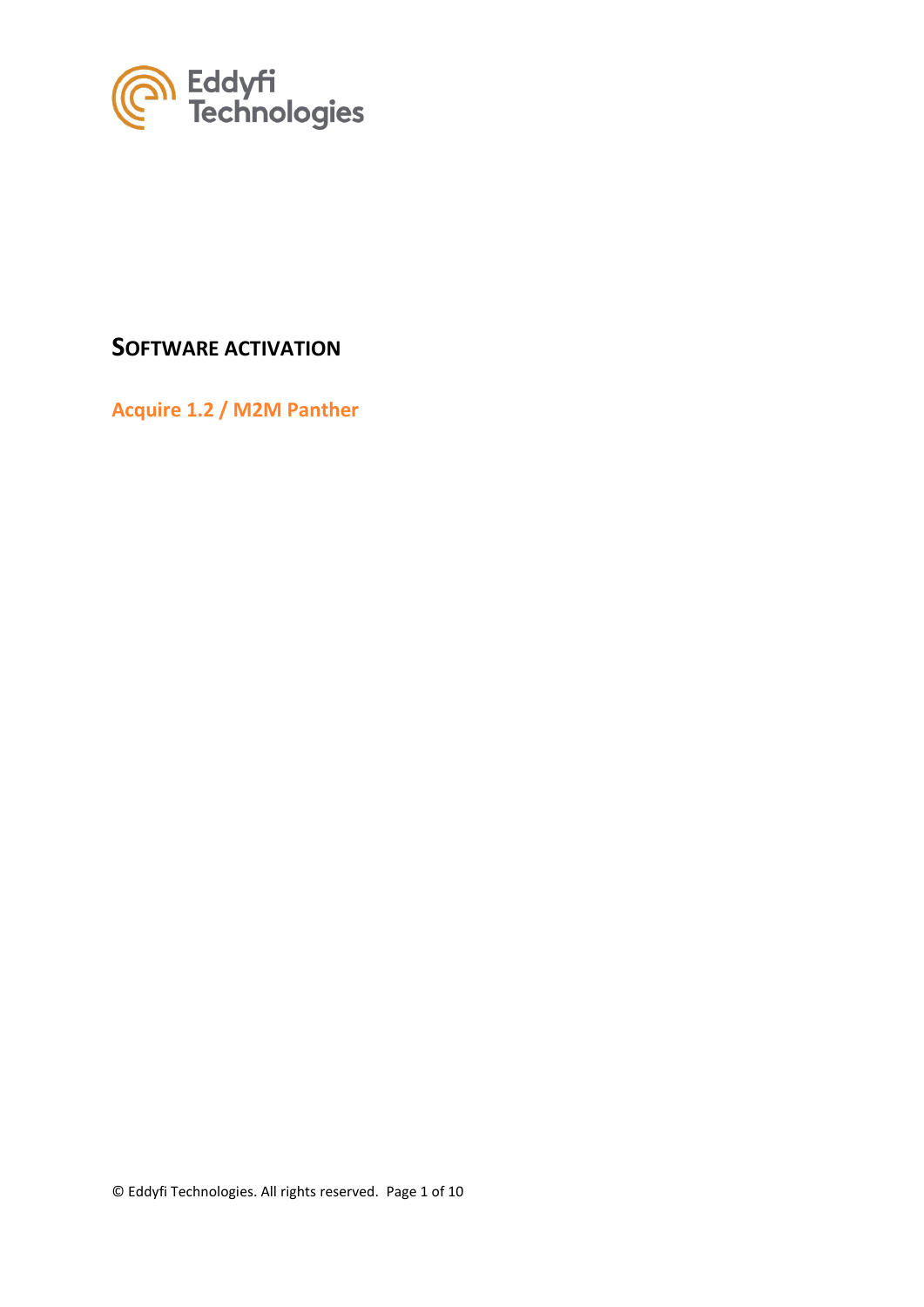

# Table of Contents: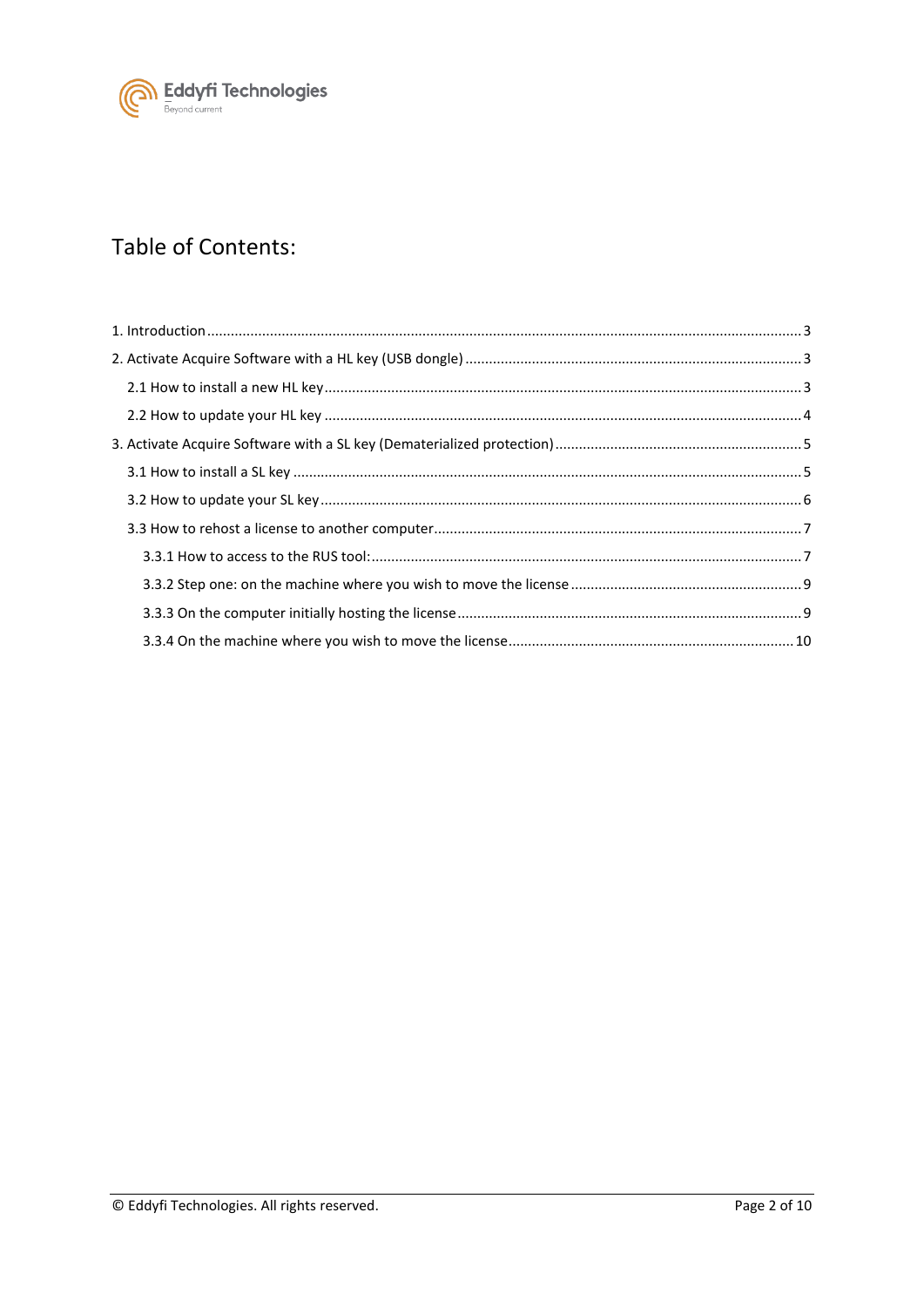

## <span id="page-2-0"></span>**1. Introduction**

Two types of license option are available for Acquire software:

- HL key : an hardware-based protection key = USB dongle
- SL key : a software- based protection key = dematerialized license

To activate Acquire software please follow the steps described in the chapter dedicated to your license solution.

**Important note: an administrator account is required to install or configure Acquire licence.**

## <span id="page-2-1"></span>**2. Activate Acquire Software with a HL key (USB dongle)**

### <span id="page-2-2"></span>2.1 How to install a new HL key

Plug the USB dongle key on a USB 2.X port or USB 3.X port in the same computer which will be used to drive the PANTHER. Start Acquire software. That's it.

If you have started Acquire before plugging the USB dongle key, you will get this message:



*Figure 1 - No license message*

As explained in the message, insert the USB dongle key and click on the message to refresh the detection and display the Licences & Information panel.

If your hardware key contains a valid license, just close the panel and enter the software.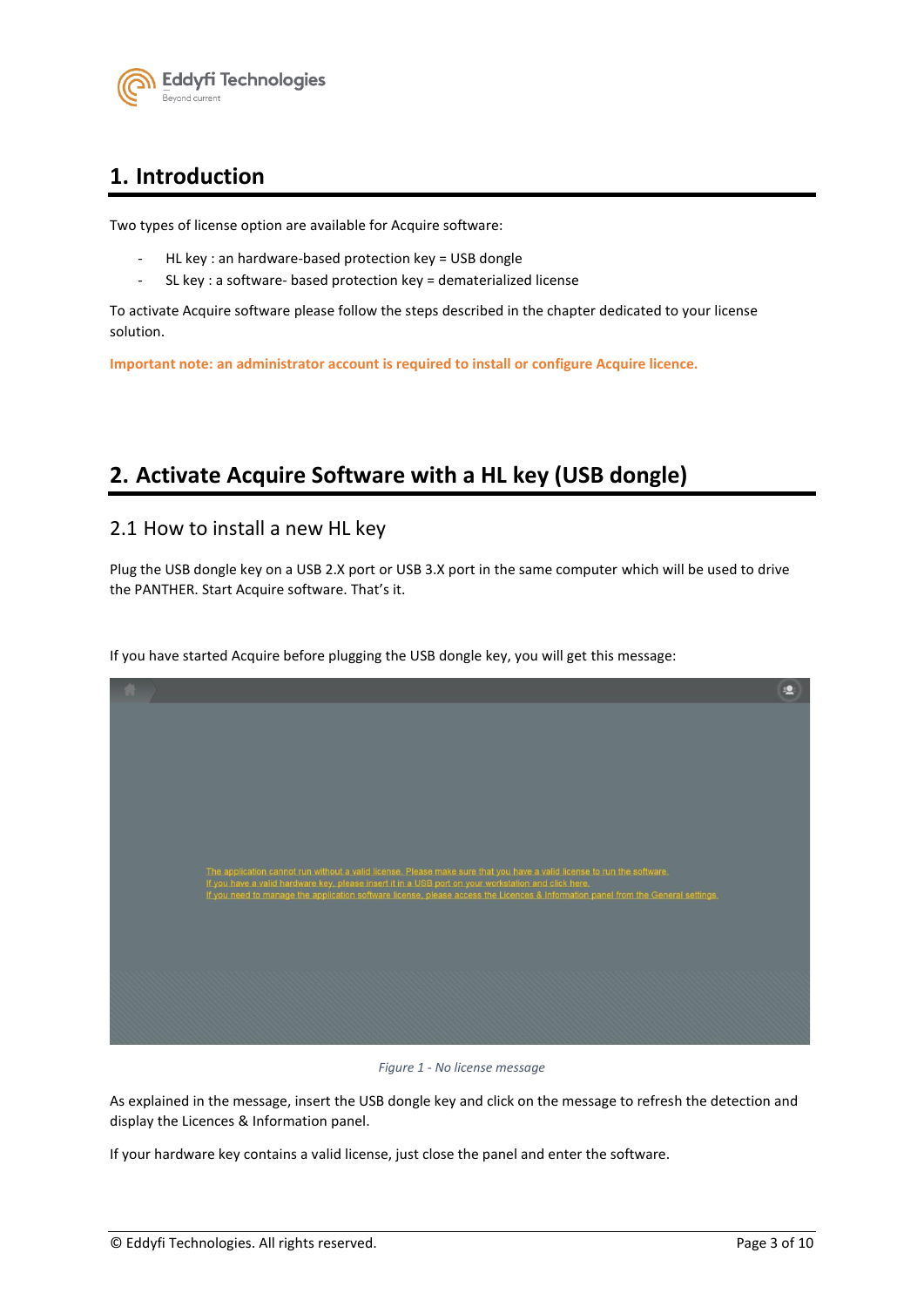

## <span id="page-3-0"></span>2.2 How to update your HL key

If you have purchased an extension time service plan or new options (features) for the software, you need to update your license.

- 1- Connect the HL key you want to update
- 2- Go to general settings



- 3- Go to the Licences & Information panel
- 4- Please make sure, your key is detected and selected (key highlighted in blue)



*Figure 2 : Licences & Information : HL key*

If you have already received your licence update file, please go to the step 7. On the contrary, follow the steps below:

- 5- Click on the button "Export key information".
- 6- Add your Company Name to the C2V file : "ACQUIRE\_C2V\_<PC\_hostname>\_<Key ID>\_<My Company Name>.c2v" and send it to: [support-m2m@eddyfi.com](mailto:support-m2m@eddyfi.com)
- 7- Once you receive the update file, go back to Licences & Information panel
- 8- Click on "Import license" and browse for your update file (.V2C). Click on Apply.
- 9- If the license file is correct, a message confirms the success of the update.



*Figure 3 : confirmation message*

10- Quit and re-start Acquire software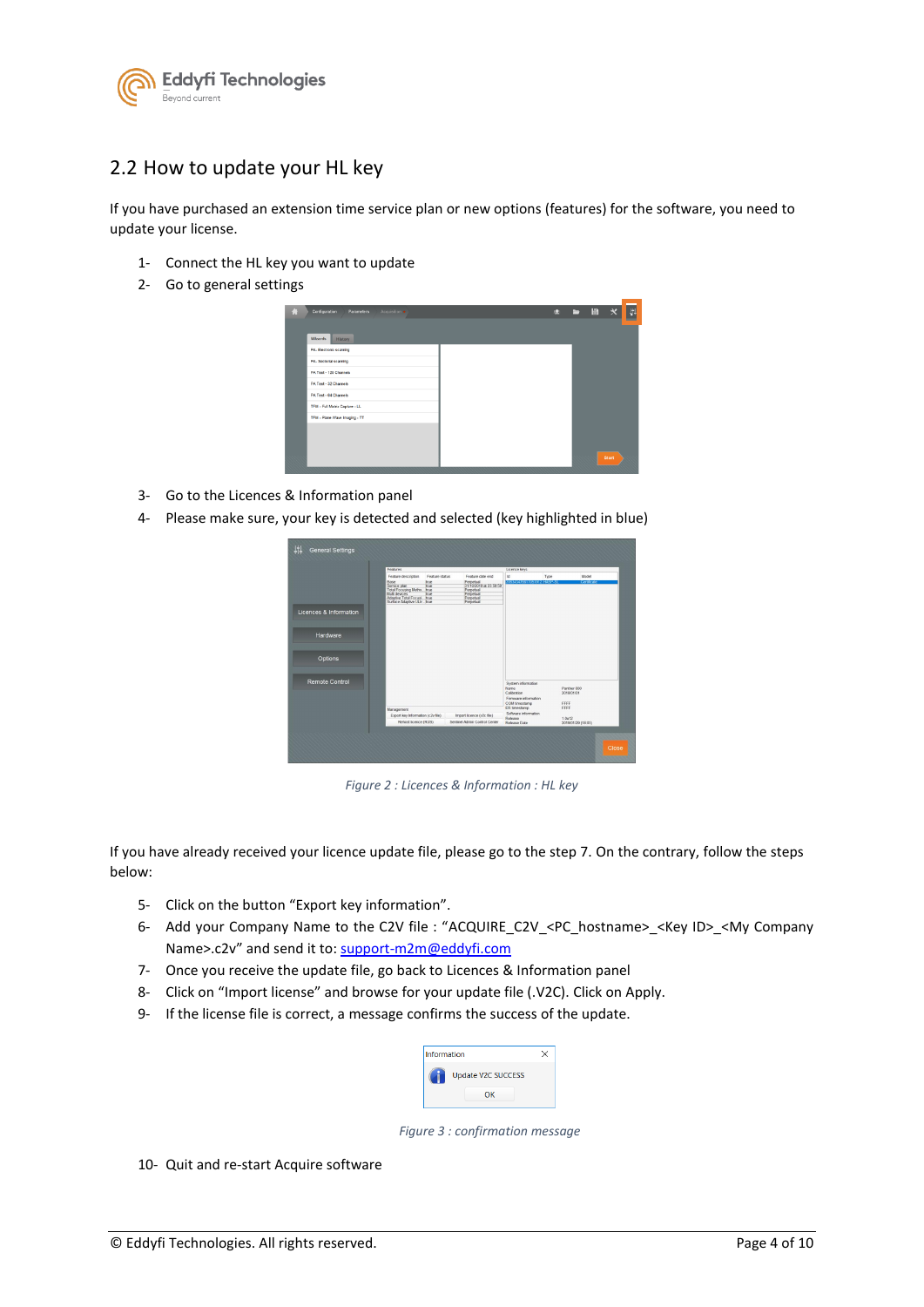

# <span id="page-4-0"></span>**3. Activate Acquire Software with a SL key (Dematerialized protection)**

### <span id="page-4-1"></span>3.1 How to install a SL key

1. Start Acquire from the shortcut on your desktop or by double clicking on C:\Acquire\Go\_Acquire\_US.bat. If you don't have any license activated on your computer, you will get this message:



*Figure 4 - No license message*

2. Click on the message to display the licenses & Information panel (it might take few seconds to display):

| Feature description                                                         |                |                            | Licence keys         |             |
|-----------------------------------------------------------------------------|----------------|----------------------------|----------------------|-------------|
|                                                                             | Feature status | Feature date end           | kd<br>Type           | Model       |
| Base                                                                        | false          | License Date not available | key not found        |             |
| Service plan                                                                | false          | License Date not available |                      |             |
| <b>Total Focusing Method (TFM)</b>                                          | false          | License Date not available |                      |             |
| Multi devices                                                               | false          | License Date not available |                      |             |
| Adaptive Total Focusing Method (ATFM)<br>Surface Adaptive ULtrasound (SAUL) | false          | License Date not available |                      |             |
|                                                                             | false          | License Date not available |                      |             |
|                                                                             |                |                            | System information   |             |
|                                                                             |                |                            |                      |             |
|                                                                             |                |                            | Name                 | Panther 000 |
|                                                                             |                |                            | Calibration          | 2018/01/01  |
|                                                                             |                |                            | Firmware information |             |
|                                                                             |                |                            | COM timestamp        | <b>FFFF</b> |
|                                                                             |                |                            |                      |             |
|                                                                             |                |                            | ER timestamp         | <b>FFFF</b> |
|                                                                             |                |                            | Software information |             |
| Management<br>Export fingerprint (c2v file)                                 |                | Import licence (v2c file)  | Release              | 1.0a12      |

*Figure 5 - Licenses & Information panel - no license detected*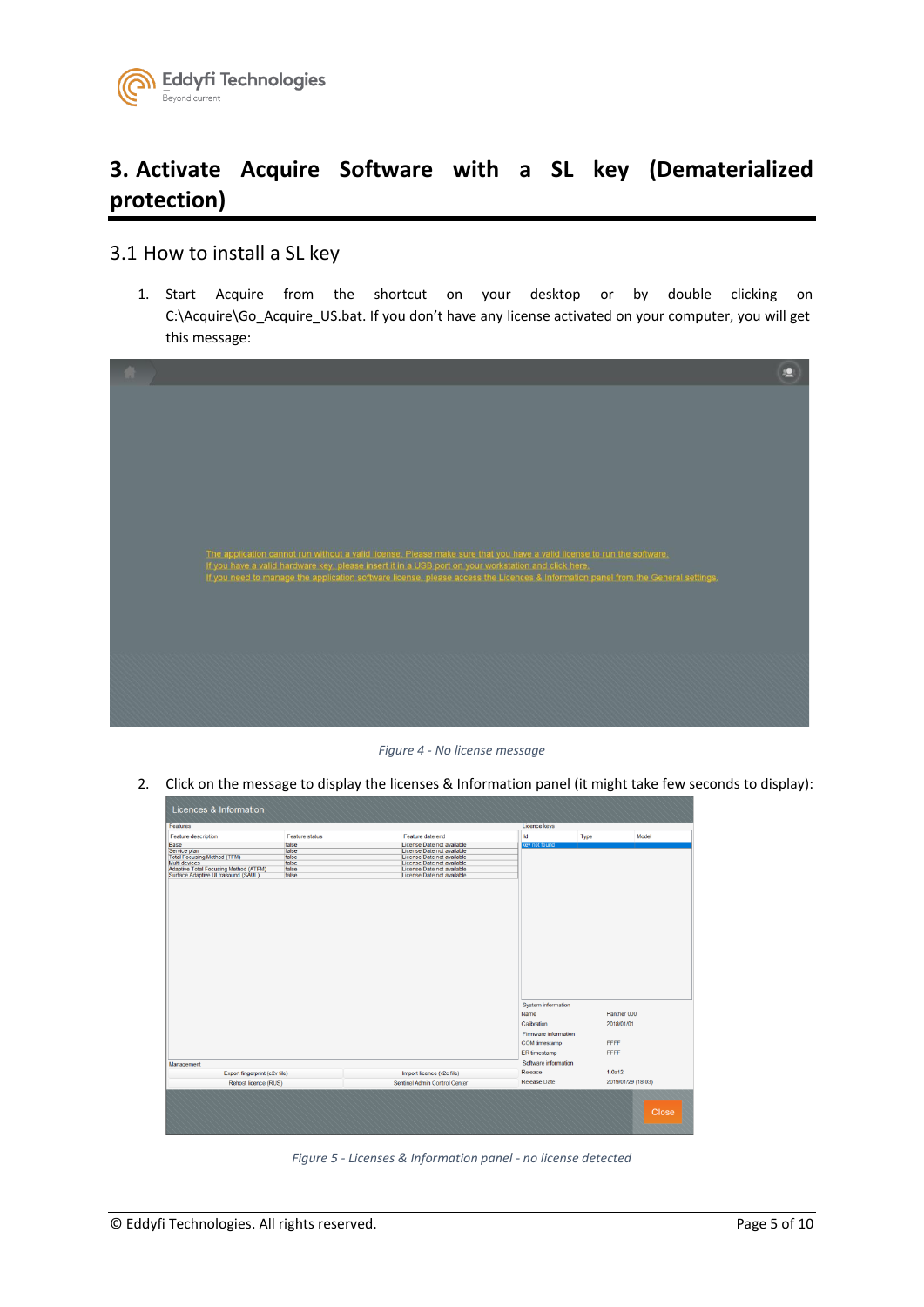

This panel displays the detected licenses key and all the features included in all the detected keys. In the figure above, because no license is already installed, all the features are false (disable), and you cannot enter the software Acquire.

If you have already received your license update file, please go to the step 6. In the contrary, please follow the steps below:

- 3. Click on « Export fingerprint »
- 4. Add your Company Name to the C2V file : "ACQUIRE\_C2V\_<PC\_hostname>\_<My Company Name>.c2v" and send it to[: support-m2m@eddyfi.com](mailto:support-m2m@eddyfi.com)
- 5. Once you receive the update file, go back to Licenses & Information panel
- 6. Click on "Import license" and browse for your update file (.V2C). Click on Apply.
- 7. If the license file is correct, a message confirms the success of the update.



*Figure 6 : confirmation message*

8. Quit and re-start Acquire software

### <span id="page-5-0"></span>3.2 How to update your SL key

If you have purchased an extension time service plan or new options (features) for the software, you need to update your license.

1- From the home page, go to general settings

| Ы | Configuration<br>Acquisition .<br><b>Parameters</b> | şО | − | 一目 | $\mathbf{x}$ | 圆 |
|---|-----------------------------------------------------|----|---|----|--------------|---|
|   |                                                     |    |   |    |              |   |
|   | Wizards<br><b>History</b>                           |    |   |    |              |   |
|   | PA- Electronic scanning                             |    |   |    |              |   |
|   | PA- Sectorial scanning                              |    |   |    |              |   |
|   | PA Test - 128 Channels                              |    |   |    |              |   |
|   | PA Test - 32 Channels                               |    |   |    |              |   |
|   | PA Test - 64 Channels                               |    |   |    |              |   |
|   | TFM - Full Matrix Capture - LL                      |    |   |    |              |   |
|   | TFM - Plane Wave Imaging - TT                       |    |   |    |              |   |
|   |                                                     |    |   |    |              |   |
|   |                                                     |    |   |    |              |   |
|   |                                                     |    |   |    | <b>Start</b> |   |

- 2- Go to the Licenses & Information panel
- 3- Please make sure, your key is detected and selected (key highlighted in blue)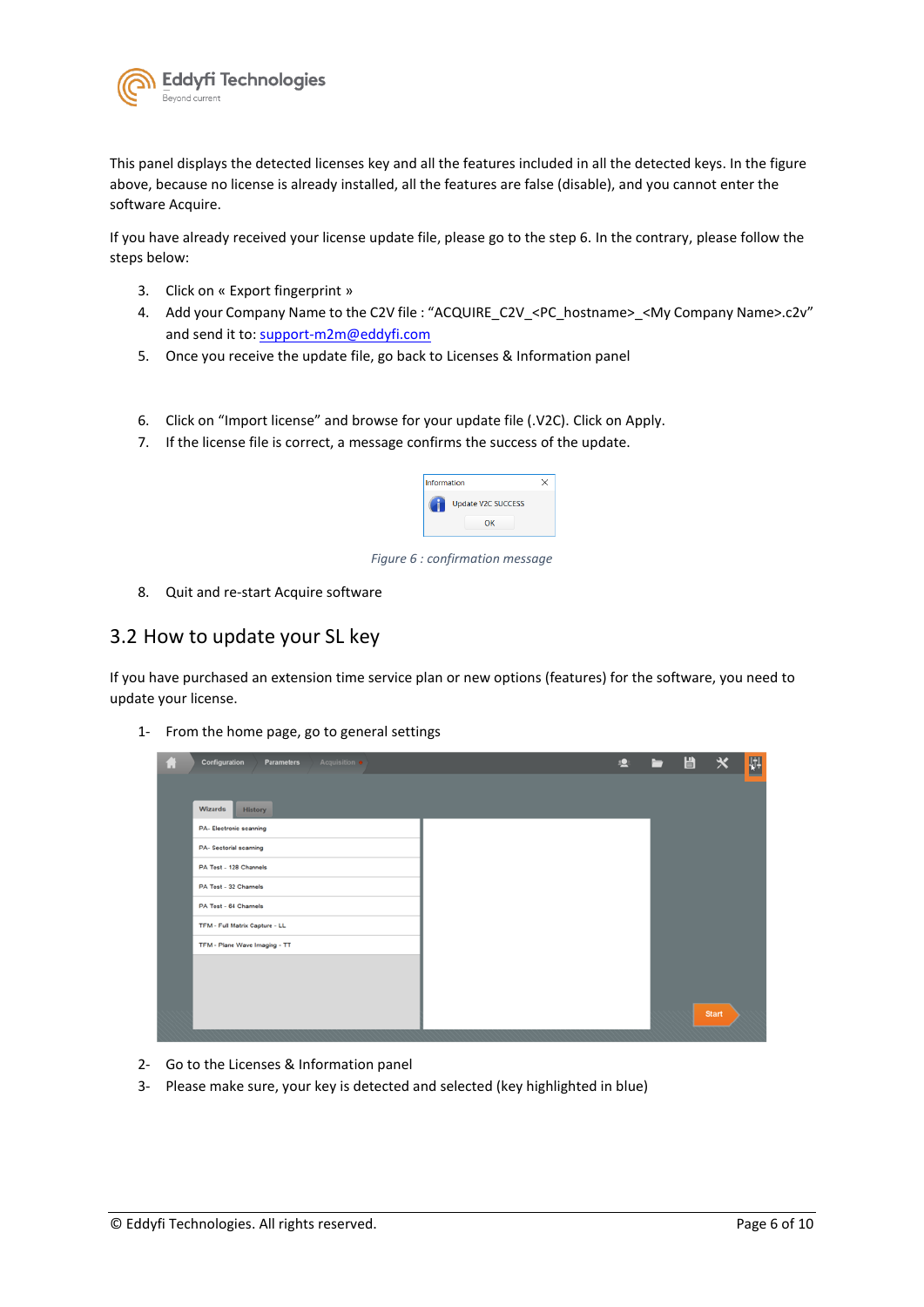

|                        |                                                                                                                        |                        |                                                         | Licence keys                                          |                              |  |
|------------------------|------------------------------------------------------------------------------------------------------------------------|------------------------|---------------------------------------------------------|-------------------------------------------------------|------------------------------|--|
|                        | Feature description<br>Base                                                                                            | Feature status<br>true | Feature date end<br>Perpetual<br>31/10/2019 at 23:59:59 | Id<br>206343476617051912 HASP-SL                      | Model<br>Type<br>Certificate |  |
|                        | Service plan<br>Total Focusing Metho true<br>Multi devices<br>Adaptive Total Focusi true<br>Surface Adaptive ULtr true |                        | Perpetual<br>Perpetual<br>Perpetual<br>Perpetual        |                                                       |                              |  |
| Licences & Information |                                                                                                                        |                        |                                                         |                                                       |                              |  |
| Hardware               |                                                                                                                        |                        |                                                         |                                                       |                              |  |
| Options                |                                                                                                                        |                        |                                                         |                                                       |                              |  |
| <b>Remote Control</b>  |                                                                                                                        |                        |                                                         | System information<br>Name<br>Calibration             | Panther 000<br>2018/01/01    |  |
|                        |                                                                                                                        |                        |                                                         | Firmware information<br>COM timestamp<br>ER timestamp | FFFF<br>FFFF                 |  |
|                        |                                                                                                                        |                        |                                                         | Software information                                  |                              |  |
|                        | Management<br>Export key Information (c2v file)                                                                        |                        | Import licence (v2c file)                               |                                                       |                              |  |

*Figure 7 : Licences & Information : SL key*

If you have already received your license update file, please go to the step 7. In the contrary, please follow the steps below:

- 4- Click on the button "Export key information".
- 5- Add your Company Name to the C2V file : "ACQUIRE\_C2V\_<PC\_hostname>\_<Key ID>\_<My Company Name>.c2v" and send it to: [support-m2m@eddyfi.com](mailto:support-m2m@eddyfi.com)
- 6- Once you receive the update file, go back to Licenses & Information panel
- 7- Click on "Import license" and browse for your update file (.V2C). Apply it.
- 8- If the license file is correct, a message confirms the success of the update.

| Information |                           |  |
|-------------|---------------------------|--|
|             | <b>Update V2C SUCCESS</b> |  |
|             | ΩK                        |  |

*Figure 8 : confirmation message*

9- Quit and re-start Acquire software

### <span id="page-6-0"></span>3.3 How to rehost a license to another computer

Once a software license is installed on one computer, it is possible to move it to another one. This operation is called a "Rehost" of the license and will use the "RUS" tool. The "rehost" operation needs three steps that are described below.

**To enable the license on a new machine, this operation will disable the license on the initial machine**

#### <span id="page-6-1"></span>**3.3.1 How to access to the RUS tool:**

- 1- Install Acquire software
- 2- Start Acquire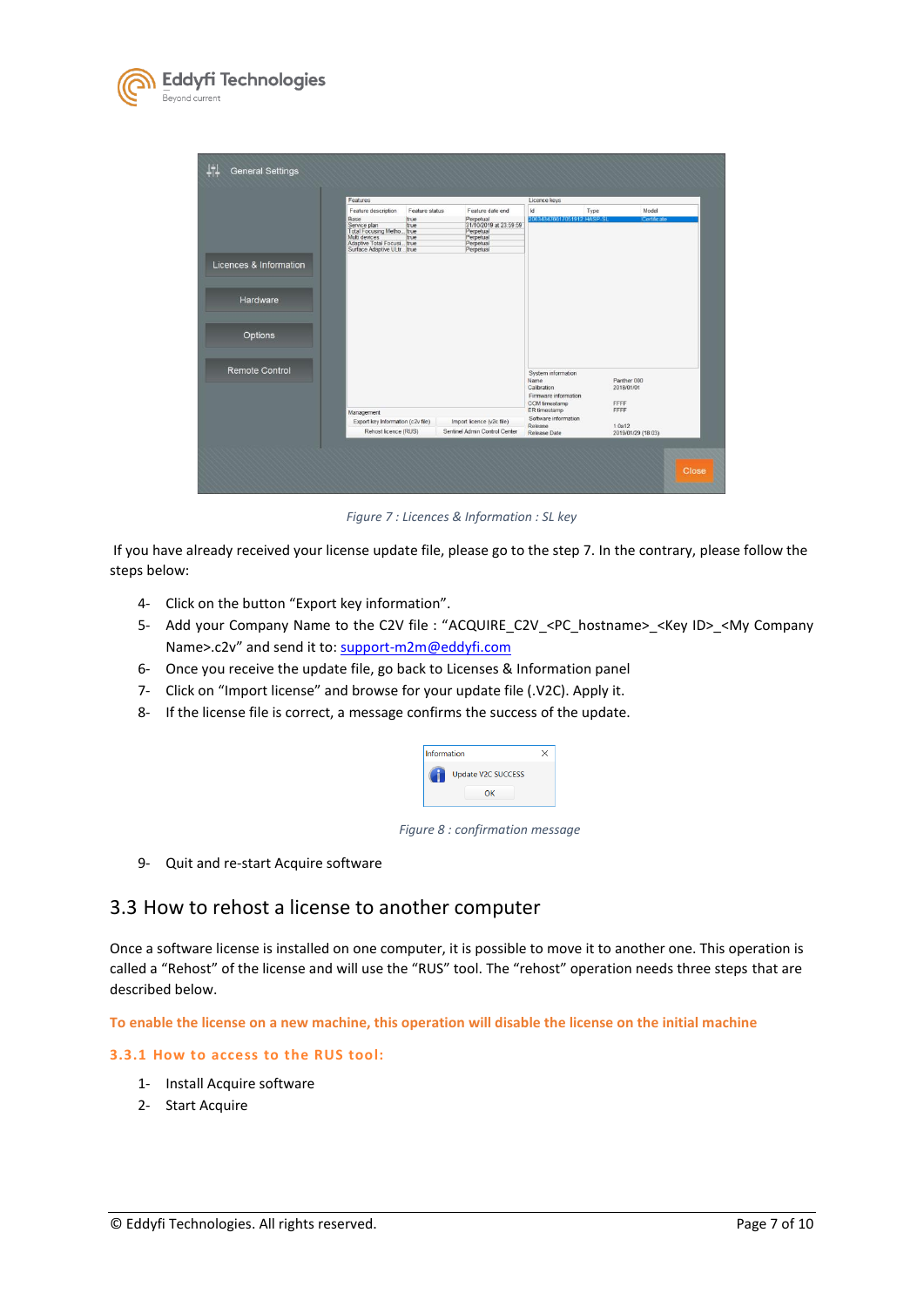

| The application cannot run without a valid license. Please make sure that you have a valid license to run the software.                                                                                                                   |  |
|-------------------------------------------------------------------------------------------------------------------------------------------------------------------------------------------------------------------------------------------|--|
| If you have a valid hardware key, please insert it in a USB port on your workstation and click here,<br>If you need to manage the application software license, please access the Licences & Information panel from the General settings. |  |
|                                                                                                                                                                                                                                           |  |
|                                                                                                                                                                                                                                           |  |
|                                                                                                                                                                                                                                           |  |
|                                                                                                                                                                                                                                           |  |
|                                                                                                                                                                                                                                           |  |

*Figure 9 - No license message*

3- Click on the message to display the licenses & Information panel (it might take few seconds to display):

| Features                              |                |                               | Licence keys         |                    |
|---------------------------------------|----------------|-------------------------------|----------------------|--------------------|
| Feature description                   | Feature status | Feature date end              | Id<br>Type           | Model              |
| Base                                  | false          | License Date not available    | key not found        |                    |
| Service plan                          | false          | License Date not available    |                      |                    |
| <b>Total Focusing Method (TFM)</b>    | false          | License Date not available    |                      |                    |
| Multi devices                         | false          | License Date not available    |                      |                    |
| Adaptive Total Focusing Method (ATFM) | false          | License Date not available    |                      |                    |
| Surface Adaptive ULtrasound (SAUL)    | false          | License Date not available    |                      |                    |
|                                       |                |                               |                      |                    |
|                                       |                |                               | System information   |                    |
|                                       |                |                               | Name                 | Panther 000        |
|                                       |                |                               | Calibration          | 2018/01/01         |
|                                       |                |                               |                      |                    |
|                                       |                |                               | Firmware information |                    |
|                                       |                |                               | COM timestamp        | <b>FFFF</b>        |
|                                       |                |                               | ER timestamp         | <b>FFFF</b>        |
| Management                            |                |                               | Software information |                    |
| Export fingerprint (c2v file)         |                | Import licence (v2c file)     | Release              | 1.0a12             |
| Rehost licence (RUS)                  |                | Sentinel Admin Control Center | <b>Release Date</b>  | 2019/01/29 (18:03) |
|                                       |                |                               |                      |                    |
|                                       |                |                               |                      | <b>Close</b>       |

*Figure 10 - Licenses & Information panel - no license detected*

4- Click on "Rehost license (RUS)" to open the RUS tool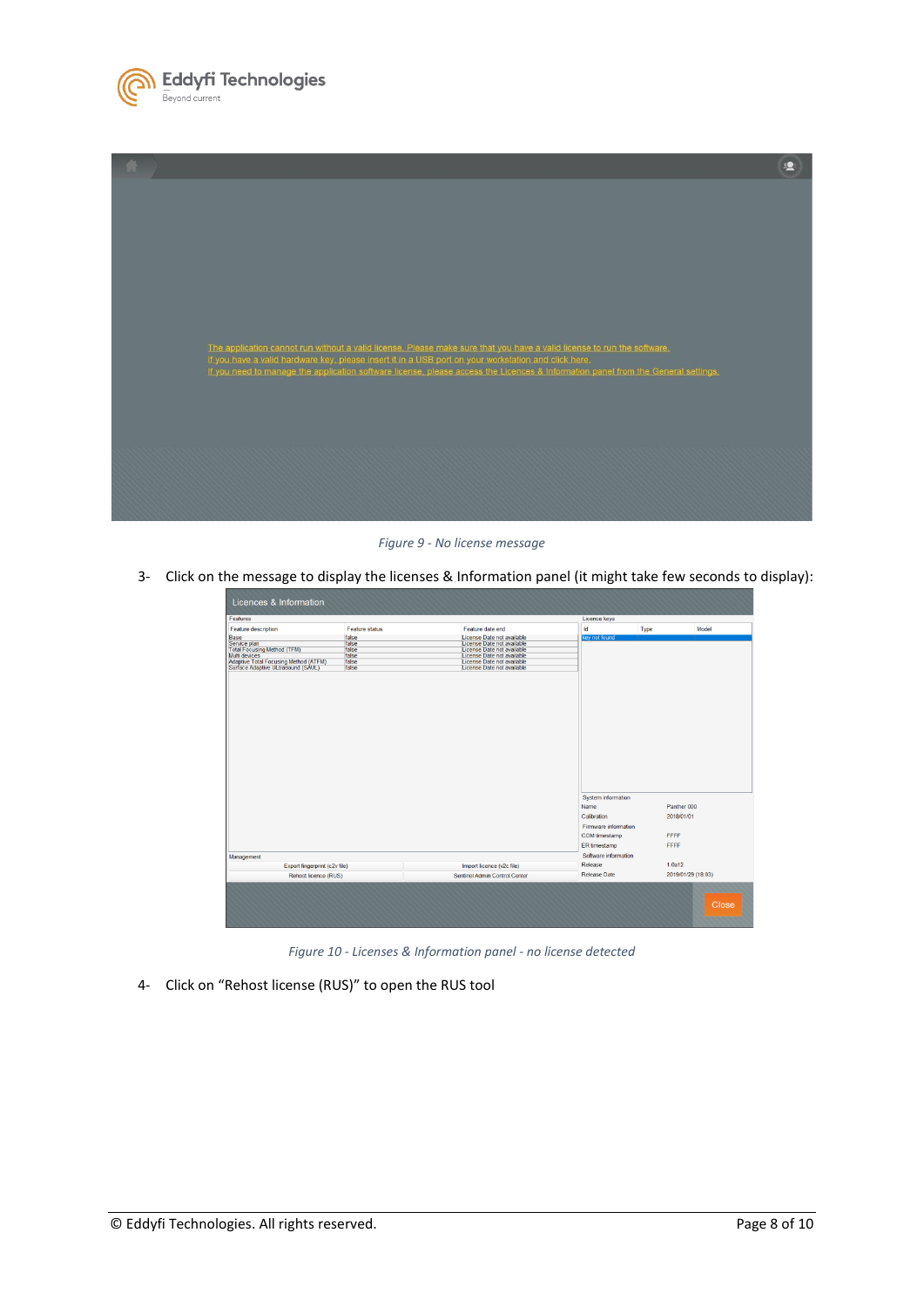

#### <span id="page-8-0"></span>**3.3.2 Step one: on the machine where you wish to move the license**

- 1- Open the RUS as explained above
- 2- Got the "Transfer License" Tab
- 3- In the filed "Save recipient information to", select a location and a name for the identification file of this machine (\*.id file)
- 4- Then, click on "Collect and save information". It will generate the \*.id file

| <b>RUS</b>                                                                                                                                                                                                                                                                                                                                                                                                                                                                                                                                              |                                     |  |
|---------------------------------------------------------------------------------------------------------------------------------------------------------------------------------------------------------------------------------------------------------------------------------------------------------------------------------------------------------------------------------------------------------------------------------------------------------------------------------------------------------------------------------------------------------|-------------------------------------|--|
| Apply License File Transfer License<br><b>Collect Status Information</b><br>To transfer (rehost) a license from one computer to another, you run the RUS<br>program on both computers. On each computer, select the Transfer License tab<br>and perform the appropriate step.<br>Collect information about the recipient computer<br>Step 1: On the computer to which you want to transfer the license (the<br>"recipient computer"), collect and save information about the computer.<br>Save recipient information to   C:/Users/Mbec/Desktop/test.id | <b>Collect and Save Information</b> |  |
|                                                                                                                                                                                                                                                                                                                                                                                                                                                                                                                                                         |                                     |  |

#### <span id="page-8-1"></span>**3.3.3 On the computer initially hosting the license**

- 1- Open the RUS as explained above
- **2- Keep the RUS open and close Acquire Software**
- 3- Copy the \*.id file generated above
- 4- Open the RUS in the "Transfer License" Tab
- 5- In the menu "Read the recipient information file from", with the browser, select the location of the \*.id file
- 6- In the menu "Generate the license transfer file to", with the browser, define a location for the license transfer (\*.h2h file)
- 7- Then, click on "Generate License Transfer File"
- 8- The message below should appear

| Key Type   | Key ID                                                  | <b>Products</b>                                                  |
|------------|---------------------------------------------------------|------------------------------------------------------------------|
|            |                                                         | SL-AdminM 563092352071 CIVA62120_ACQUIRE, CIV                    |
|            |                                                         |                                                                  |
|            |                                                         |                                                                  |
|            |                                                         |                                                                  |
|            |                                                         |                                                                  |
|            |                                                         |                                                                  |
|            |                                                         |                                                                  |
|            |                                                         | Read the recipient information fil C:/Users/Mbec/Desktop/test.id |
|            |                                                         |                                                                  |
|            |                                                         | Generate the license transfer file   C:/CivaTools/TestRehost.h2h |
|            |                                                         | Generate License Transfer File                                   |
|            |                                                         |                                                                  |
|            |                                                         |                                                                  |
|            |                                                         |                                                                  |
|            |                                                         |                                                                  |
|            |                                                         |                                                                  |
|            |                                                         |                                                                  |
| <b>RUS</b> |                                                         |                                                                  |
|            | The generated license transfer file is: F:/Licence.h2h. |                                                                  |

 $\overline{\text{OK}}$